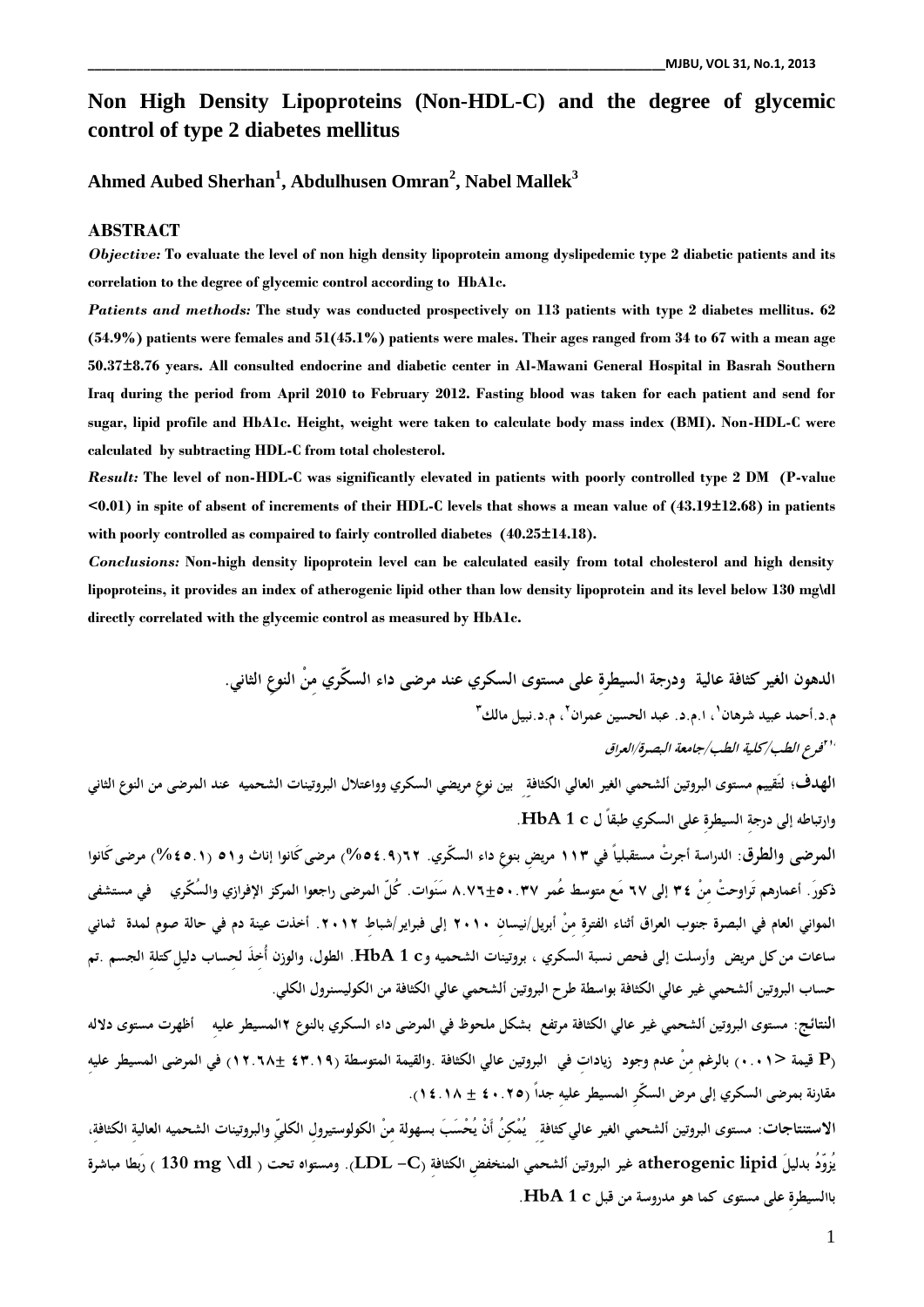#### **INTRODUCTION**

iabetes is associated with greatly increased cardiovascular disease  $(CVD)$ .<sup>[1]</sup> Many factors have a role in Educa iabetes is associated with greatly from<br>increased cardiovascular disease The<br>(CVD).<sup>[1]</sup> Many factors have a role in Educ<br>the accelerated atherosclerosis in diabetic goal patient. dyslipidemia is a key contributors. LDL (low density lipoprotein) is a major determinant of atherosclerosis. Other lipoprotein abnormalities including VLDL (very low density lipoprotein), IDL (intermediate density lipoprotein) and apoprotein B accumulate as a result of altered lipoprotein metabolism.<sup>[2]</sup> These types of lipoproteins have been shown to be highly atherogenic. Several guidelines using LDL-C as primary target of therapy for cardiovascular diseases however, several findings have shown that lowering LDL-C to the goal with statins is not enough to prevent primary and secondary CVD. Several lipid parameters are used to monitor dyslipidemia like TC/HDL-C, Non-HDL-C/HDL-C, LDL- C/HDL-C.<sup>[3]</sup> The Adult Treatment Panel III pat (ATPIII) of the US National Cholesterol Education Program advised recently that Non- HDL cholesterol can be used as a secondary target of therapy in people with triglyceride levels >200 mg/dl, especially those with diabetes or the metabolic syndrome. Friedwarld equation generally less accurate to determine lipid abnormalities when triglyceride level is high and became inapplicable if triglycerides level more than 400 mg/dl.<sup>[4]</sup> The advantages of gro using Non-HDL cholesterol as a screening tool include the fact that it requires measurement of only total cholesterol and HDL cholesterol both of which can be measured reasonably accurately in a non fasting sample, as opposed the LDL cholesterol measurement, which requires a fasting sample. Serum Non-HDL-C, indicating the cholesterol contents of all atherogenic lipoprotein in blood other than LDL like VLDL, IDL and apoprotein B. It represents as risk factor for cardiovascular disease and as secondary prevention after a control of LDL. It can be calculated simply by subtraction HDL

from total cholesterol (total cholesterol-HDL).<sup>[5]</sup> The (ATP-III) of the National Cholesterol Education Program recommended a therapeutic goal for Non-HDL cholesterol of 30 mg/dl higher than the goal for LDL cholesterol. This means that Non-HDL-C should be less than 130 mg/dl in patients with diabetes who are a risk equivalent to ischemic heart disease.<sup>[6]</sup>

The aim of the study is to know whether the use Non-HDL-C is strongly correlated with diabetic control and dyslipidemia in type 2 diabetes mellitus (D M).

### **PATIENTS AND METHODS**

The study was performed at the endocrine and diabetic center in Al-Mawani General Hospital Basrah Southern Iraq and approved by the department of medicine, Basrah College of Medicine. A total of 113 patients were studied prospectively, 62 patients were females and 51 patients were males during the period from April 2010 to February 2012. Their ages ranged from 34 to 67 years and a mean age  $50.37\pm8.76$ year. All with type 2 diabetes mellitus and were managed by oral anti diabetics agents, Insulin or with both combination therapy. Height and weight were measured for all patients and body mass index was calculated from weight in kilogram over height in sequarmeter. World health organization classification was used for grouping of patients, The morbid obese patients with BMI above 40 kg/m<sup>2</sup> were excluded from study owing to its effect on result of study. Blood sample was taken from each patients after twelve hours over night and send for fasting plasma sugar, lipid profile including (total cholesterol triglycerides, low density lipoprotein. very low density lipoprotein, high density lipoprotein) and HbA1c. Non-HDL-C was calculated from subtracting HDL from total cholesterol (Non-HDL= total cholesterol– HDL).

*To simplify the study, patients were grouped as follow:*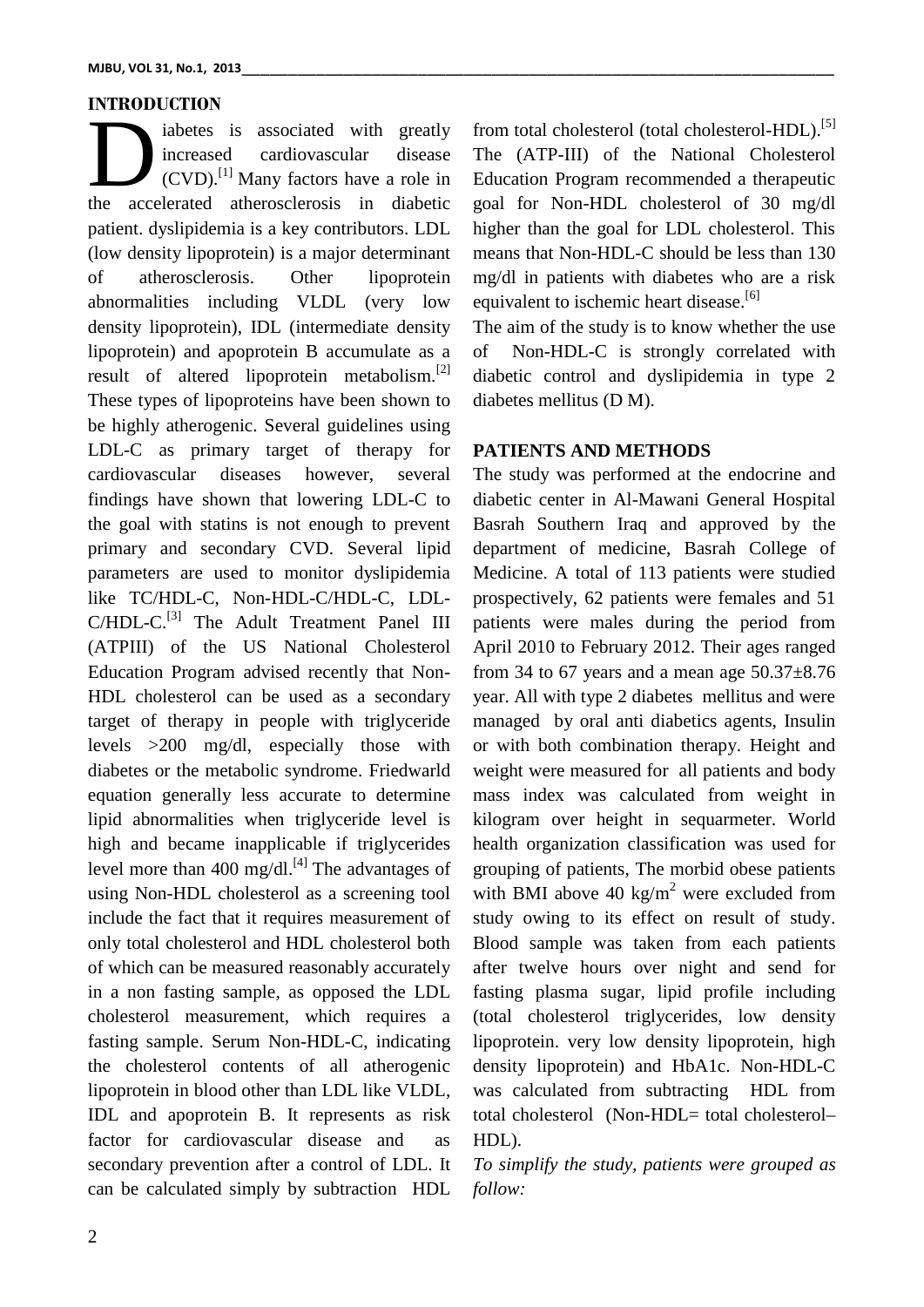Group A: Diabetic patients with good control (HbA1c level< 7%).

Group B: Diabetic patients with fair control  $(HbA1c > 7\%$  8%).

Group C: Diabetic patients with poor control  $(HbA1c > 8\%)$ .

Data were fed on a computer and statistical analysis was done by using Statistical Package for Social Sciences (SPSS version 15). Data expressed as mean±standard deviation of variable computered for comparison of the results were done by one way ANOVA test. The difference of distribution was represented by their percentages which was compared by statistic test with chi-square test. P-value of less than 0.05 was regarded as significant.

## **RESULTS**

Table-1, shows the demographic distributions of participants regarding age, gender and type of treatment used. This study was done on 113 patients,51(45.1%) males and 62(54.9%) females. The majority of patients were using oral hypoglycemia drugs 76(67.3%) while minority of patients were using insulin 14(12.4%). Combined treatment were used by 23(20.2%) Patients. It also demonstrated that the majority of patients (77%) and (72.5%) had Non-HDL above 130 and LDL above 100 respectively, while the minority (23%) had Non-HDL below 130 and (27.4%) had LDL below 100 respectively. Only minority of the studied (23.9%) patients had HbA1c below 7,

while the majority of patients their HbA1c above 8%.

*Table 1. General characteristics of the Study subjects.*

| Variable                      | <b>Patients</b>  |
|-------------------------------|------------------|
|                               | NO. %            |
| gender female                 | 62(54.9)         |
| gender male                   | 51(45.1)         |
| Oral anti diabetic treatments | 76(67.3)         |
| insulin treatments            | 14(12.4)         |
| Combined treatment            | 23(20.2)         |
| NHDL > 130                    | 87 (77.0)        |
| NHDL <sub>130</sub>           | 26(23.0)         |
| LDL > 100                     | 82 (72.5)        |
| LDL<100                       | 31(27.4)         |
| HbA1c < 7                     | 27 (23.9)        |
| HbA1c $>7-$ <8                | 29 (25.7)        |
| HbA1c > 8                     | 57 (50.4)        |
| BMI ( $kg/M^2$ ), in group A  | $21.81 \pm 2.41$ |
| BMI ( $kg/M^2$ ), in group B  | $25.86 \pm 1.12$ |
| BMI ( $kg/M^2$ ), in group C  | $32.24 + 4.13$   |

Table-2, Demonstrates the comparison of lipids type between groups of patients according to level of HbA1c, It clearly shows evidence of significant relation of Non-HDL-C with the degree of glycemic control in comparison with other types of lipids except for LDL-C. (P-value 0.000 for Non-HDL and 0.000 for LDL-C lipid type respectively. There is inverse relations with VLDL-C and triglycerides levels i.e. it is higher in control group in comparison to other non control group. however it was insignificantly correlated with Non- HDL-C.

**Table 2. Comparison of LDL, NHDL, TC, HDL,TG, VLDL Levels between groups.**

| <b>Variable</b>                | Group $a(n.27)$     | Group $B(n.29)$     | Group C n.57       | <b>P-value</b> |
|--------------------------------|---------------------|---------------------|--------------------|----------------|
| $LDL - C$ (mg/dl)              | $72.55 \pm 0.06$    | $110.72 + 9.34$     | $156.03 \pm 31.57$ | 0.000          |
| Non-HDL (mg/dl)                | 119.66±30.75        | $145.24 + 20.84$    | $191.91 + 33.72$   | 0.000          |
| T C (mg/dl)                    | $159.92 \pm 39.39$  | $187.86 \pm 19.61$  | $235.10 \pm 37.44$ | 0.000          |
| $HDL$ (mg/dl)                  | $40.25 \pm 14.18$   | $42.62 \pm 10.14$   | $43.19 \pm 12.68$  | 0.589          |
| TRIGLYCERID(mg/dl)             | $236.67 \pm 134.37$ | $177.31 \pm 101.25$ | $176.74 + 96.84$   | 0.047          |
| $VLDL$ (mg/dl)                 | $47.11 \pm 26.93$   | $34.51 \pm 17.10$   | $35.94 \pm 19.77$  | 0.046          |
| Ratio of Total/HDL cholesterol | 4.59                | 4.65                | 5.87               | 0.003          |

**The values are expressed as a mean ± SD**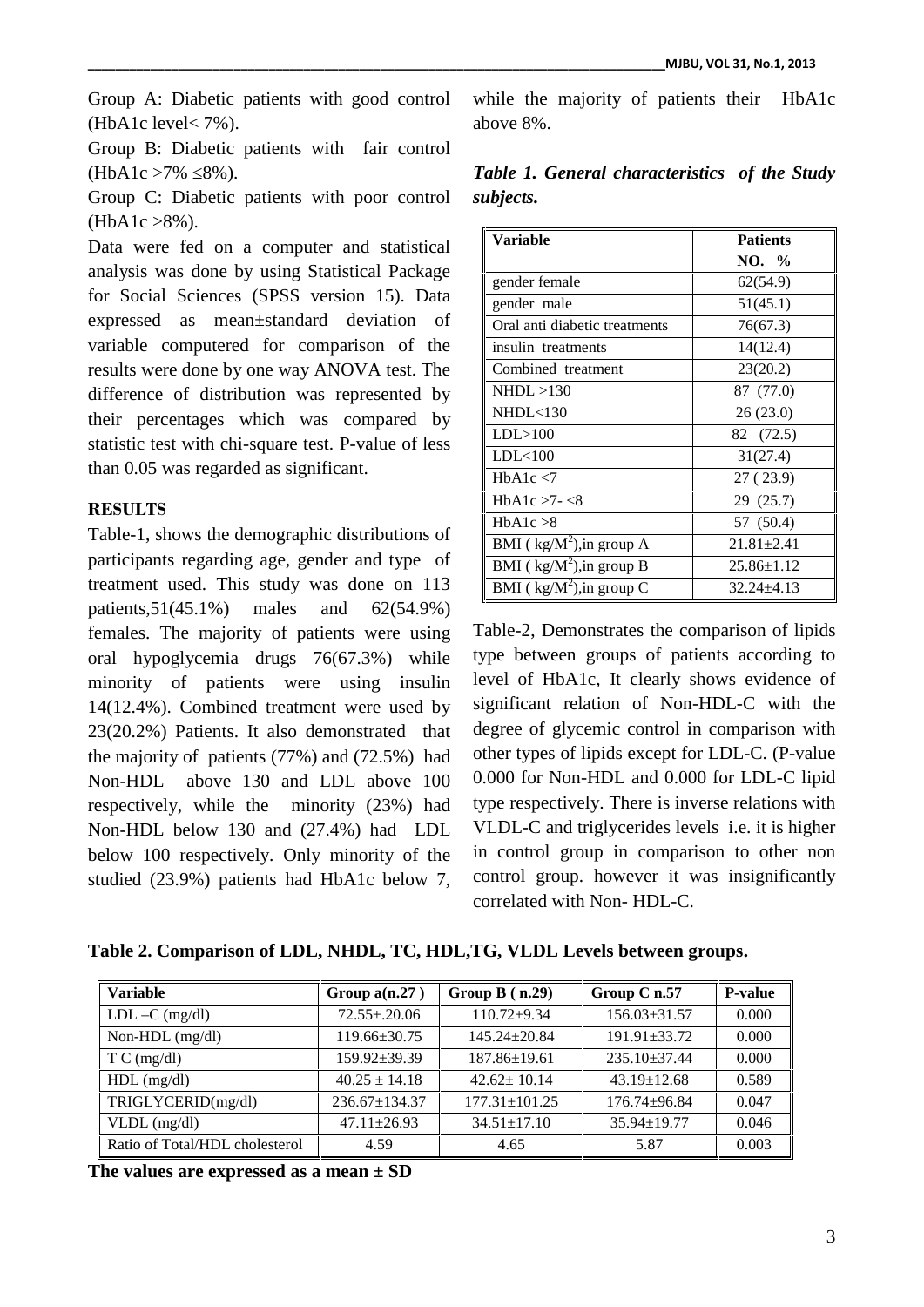Table-3, Shows the target of Non-HDL and LDL and the degree of control of diabetes mellitus. When HbA1C was above 8 Non of these patient had target of LDL below 100 mg/dl or Non-HDL below 130, while the majority of them 57(50.4%) had both LDL above 100 mg/dl and Non-HDL above 130 (P- value<0.05). When HbA1c was below 7, 18(15.9%) patients had Non-HDL below 130 and 27(23.9%) Patients had LDL below 100.These figures seem to be more when we compared to 10 patients with Non-HDL above 130 and 0(0%) patients with LDL above 100 for the same level of HbA1c.

|  |  | Table 3. level of NHDL and LDL with degree of diabetic control. |  |
|--|--|-----------------------------------------------------------------|--|
|  |  |                                                                 |  |

| <b>HBA1C</b> level | NHDL <sub>130</sub> | NHDL > 130 | LDL<100  | LDL>100      |
|--------------------|---------------------|------------|----------|--------------|
|                    | NO. %               | NO. %      | NO. %    | NO. %        |
| <7%                | 18 (15.9)           | (8.0)<br>9 | 27(23.9) | (0.0)<br>v   |
| 7 to 8%            | (7.1)<br>8          | 21(18.6)   | 4(3.5)   | 25(22.1)     |
| $>8\%$             | (0.0)<br>$\theta$   | 57 (50.4)  | 0(0.0)   | 57 (50.4)    |
| Total              | 26(23.0)            | 87 (77.0)  | 31(27.4) | 82<br>(72.5) |

Table-4, Shows clearly that when BMI was above 30, None of these patients had a goal of LDL below 100 or Non-HDL below 130, while in 42(37.2%) patients had LDL above 100mg/dl and Non-HDL above 130 mg/dl (P-value <0.05). The table also demonstrates that when BMI was below 25, the percentage of LDL

below 100mg/dl and Non-HDL below 130 mg/dl were increasing to 29(25.7%) and 19(16.8%) respectively as compared to lower percentage of LDL above 100mg/dl 0(0%) patients and Non-HDL above 130 mg/dl 10(8.8%) patients.

*Table 4. Correlation of NHDL and LDL with body mass index.*

| BMI      | NHDL <sub>130</sub>  | NHDL > 130       | LDL < 100        | LDL>100    |
|----------|----------------------|------------------|------------------|------------|
| <25      | 20 (17.7%)           | $(8.0\%)$        | $(25.7\%)$<br>29 | $(.0\%)$   |
| 25 To 30 | $6(5.3\%)$           | $36(31.9\%)$     | $2(1.8\%)$       | 40 (35.4%) |
| >30      | $(.0\%)$<br>$\theta$ | 42<br>$(37.2\%)$ | $(.0\%)$         | 42 (37.2%) |
| Total    | 26 (23.0%)           | 87<br>$(77.0\%)$ | 31 (27.4%)       | 82 (72.6%) |

**Graph-**1, Shows that none of the treatment type in uncontrolled group (C) had reached a target of non-HDL-C (<130mg/dl), while in fairly controlled group B (7%-8%), both insulin and combined treatment revealed equal result of target non-HDL-C but not for oral anti diabetic

drugs. In control group the best target of N- HDL was with patients using insulin. Regarding LDL, no treatment type in-group C had reached the targets while all-in group A reached the target, but most in group B except in those on insulin had not reached the target.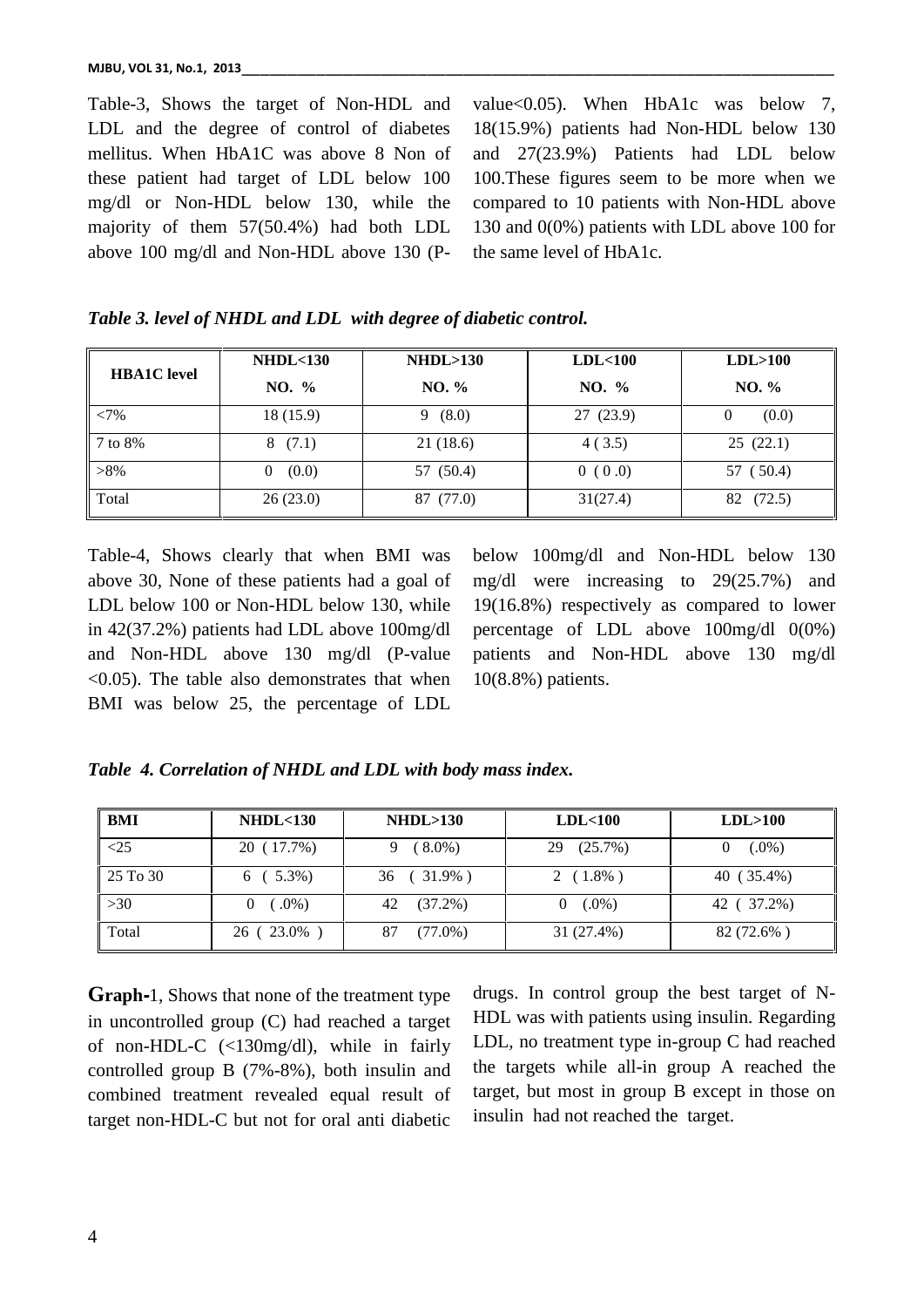

*Graph 1. Non-HDL-C,LDL-C, effects of type of treatment and HbA1c level.*

## **DISCUSSIONS**

The main purpose of this study is first to know whether the use of non-HDLC as lipid markers in type 2 DM patients than other lipids that need many preparations for assay including the fasting state and the presence of normal triglyceride level to be assessed accurately and to assess whether this lipid type can parallel the degree of control of diabetes mellitus type 2 patients as measured by percentages of glycoselated hemoglobin (HbA1c) as it the only mean to predicts the control state. This study showed that non –HDL-C,which can be easily calculated lipid type is marginally correlated more with the degree of control of glycemia as compaired to LDL-C lipid type. This might be explained by the fact that non-HDL-C or delay containing all lipoproteins i.e. VLD, LDL, IDL and apolipoprotien are considered to be atherogenic as compaired to only lipoprotein present in LDL-C type. In addition to the advantage of its easily calculation, it can be assessed in presence of high triglyceride level

even if higher than 400 mg/dl and in patients investigated in non fasting state.<sup>[7,8]</sup> This property gives a flexibility in lipid monitoring in type 2 diabetic patients specially in obese patients not already assessed in conventional lipids assessments. The majority of studied patients had poorly controlled glycemic state as reflected by high HbA1c,which was statistically significant (P-value  $\langle 0.05 \rangle$ ). In addition none of the obese patients had reached the target of atherogenic lipid, while most of patients with normal body mass index had reached. This means that BMI greatly influences both the control of diabetes and atherogenicty of lipids. The managements of dyslipidemia may reduce macro and microvasculare complications, as it has been recently suggested that Non-HDL-C might be a useful marker and better predictors of CVD than LDL in diabetic as well as in non diabetics patients.<sup>[9]</sup> This study had demonstrated no significant effects of gender or duration of disease, but progressively